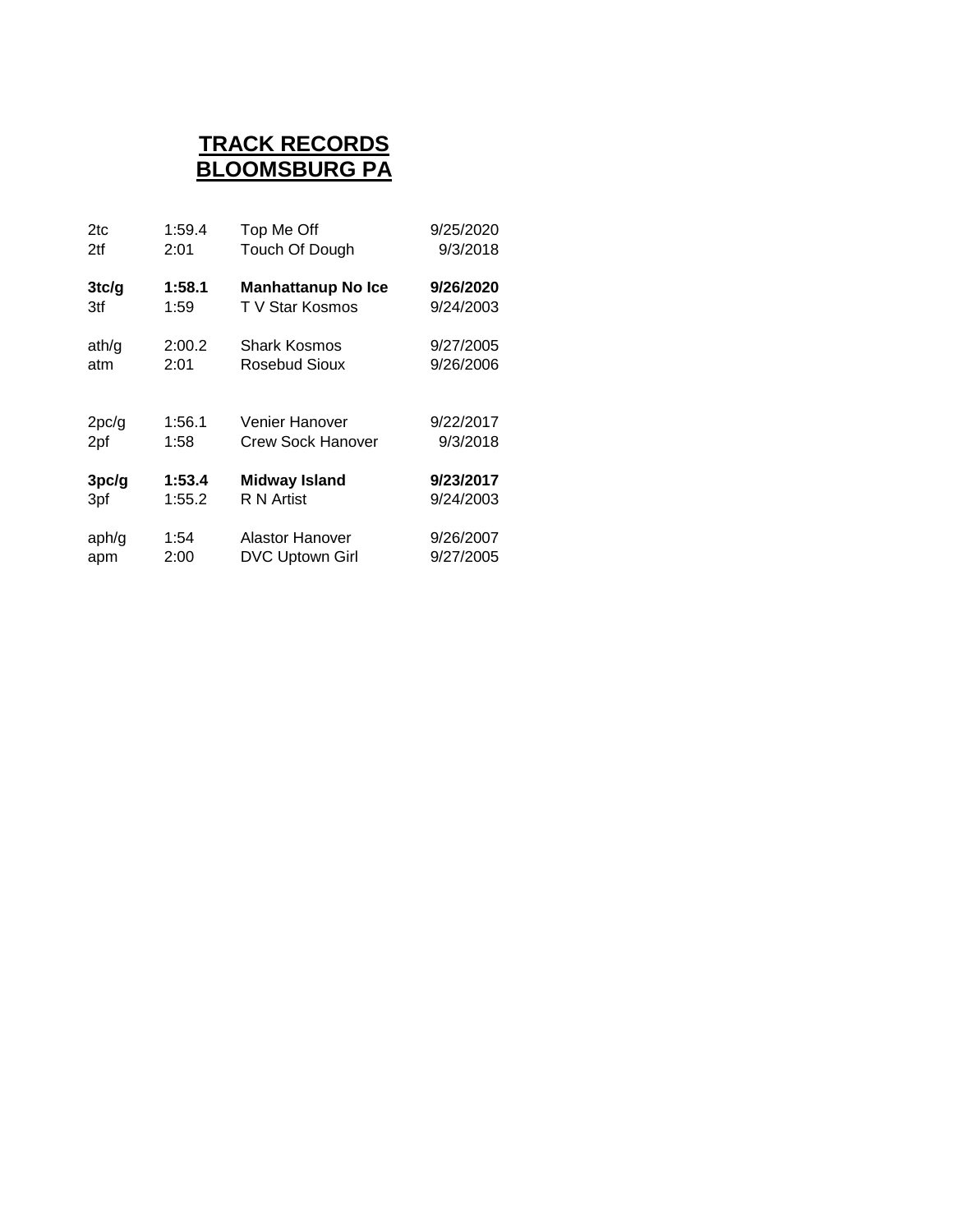### **TRACK RECORDS STONEBORO PA**

| 2tc/g<br>2tf | 2:03.2<br>2:04.2 | Avenue Of Dreams<br>Magnolia Grace<br>Peoplesayimnogood | 9/2/2011<br>9/2/2011<br>8/29/2014 |
|--------------|------------------|---------------------------------------------------------|-----------------------------------|
| 3tc/g        | 2:00.4           | S J Better Days                                         | 9/3/2011                          |
| 3tf          | 2:00             | <b>Mynah Hanover</b>                                    | 9/3/2011                          |
| ath/g        | 2:02.3           | Boomer Berman                                           | 9/1/2007                          |
| atm          | 2:04             | <b>Wizard Springs</b>                                   | 8/30/2008                         |
| 2pc/g        | 2:00.2           | C-Bet Hanover                                           | 7/10/2021                         |
| 2pf          | 1:59             | <b>Crew Sock Hanover</b>                                | 8/30/2018                         |
| 3pc/g        | 1:57             | <b>McAlvin</b>                                          | 8/30.2013                         |
| 3pf          | 1:58.2           | Vorst                                                   | 9/5/2016                          |
| aph/g        | 1:58.4           | Vesuvio Grande                                          | 9/1/2007                          |
| apm          | 2:00.4           | Reo Thunder                                             | 9/1/2001                          |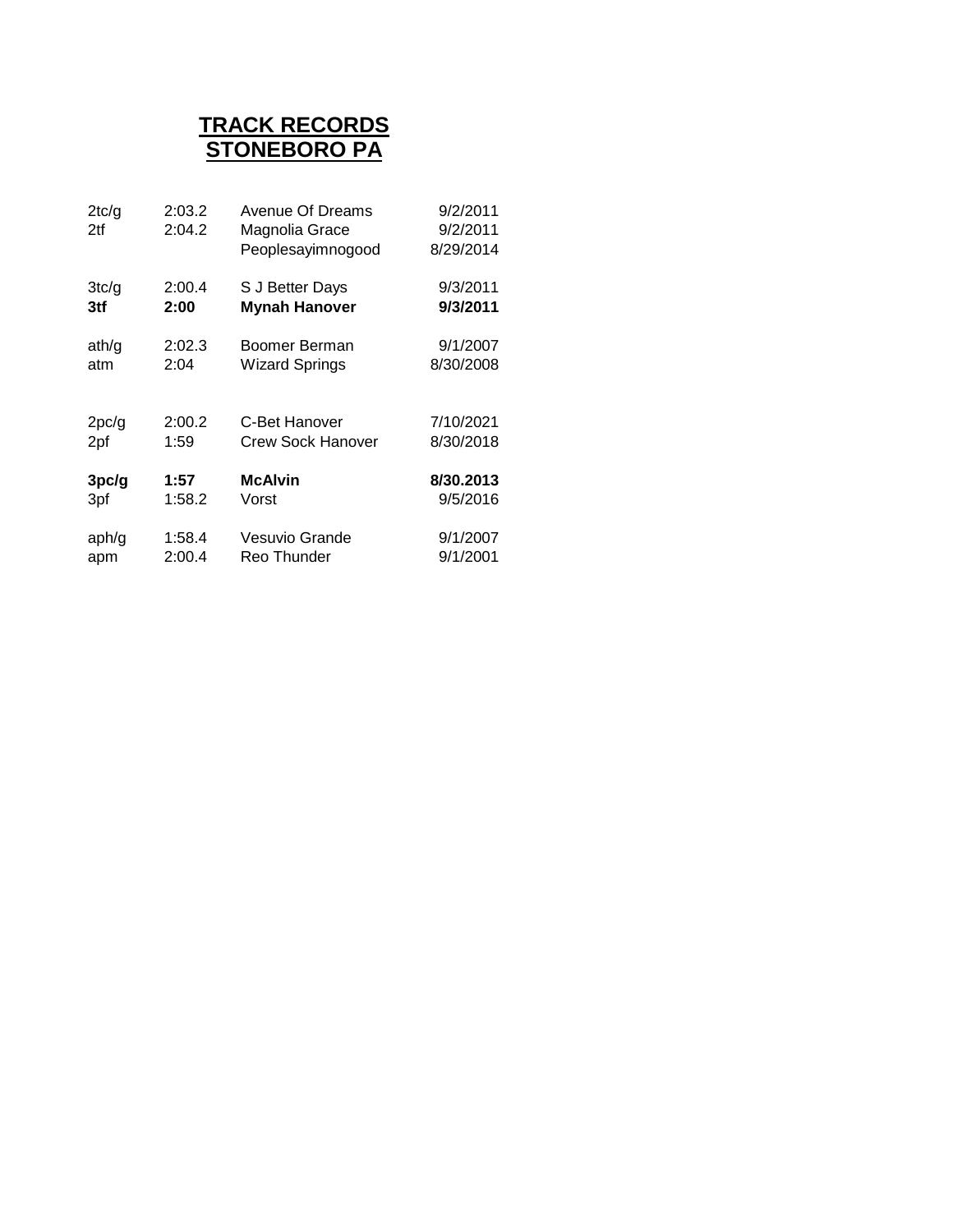#### **TRACK RECORDS YORK PA**

| 2tc/g<br>2tf | 2:02.1<br>2:03.3 | <b>Major Matter</b><br><b>Lyrical Lady</b><br><b>Bumper Hanover</b> | 9/14/2015<br>9/13/2010<br>7/7/2018 |
|--------------|------------------|---------------------------------------------------------------------|------------------------------------|
| 3tc/g        | 2:01.2           | Southwind Nitro                                                     | 9/14/2010                          |
| 3tf          | 2:01.1           | <b>Plumb</b>                                                        | 8/28/2020                          |
| ath/g        | 2:01.3           | <b>Shark Kosmos</b><br><b>Shark Kosmos</b>                          | 9/10/2003<br>9/14/2004             |
| atm          | 2:02             | Knuckle Up                                                          | 7/7/2018                           |
| 2pc/g        | 1:58.2           | Venier Hanover                                                      | 9/12/2017                          |
| 2pf          | 1:59.2           | <b>Blissful Artist</b>                                              | 9/13/2010                          |
| 3pc/g        | 1:56.3           | Midway Island                                                       | 9/13/2017                          |
| 3pf          | 1:57.2           | <b>Ginger Tree Carey</b>                                            | 8/28/2020                          |
| aph/g        | 1:55.4           | <b>Alastor Hanover</b>                                              | 9/7/2008                           |
| apm          | 2:00.2           | Cafeuccino                                                          | 9/11/2001                          |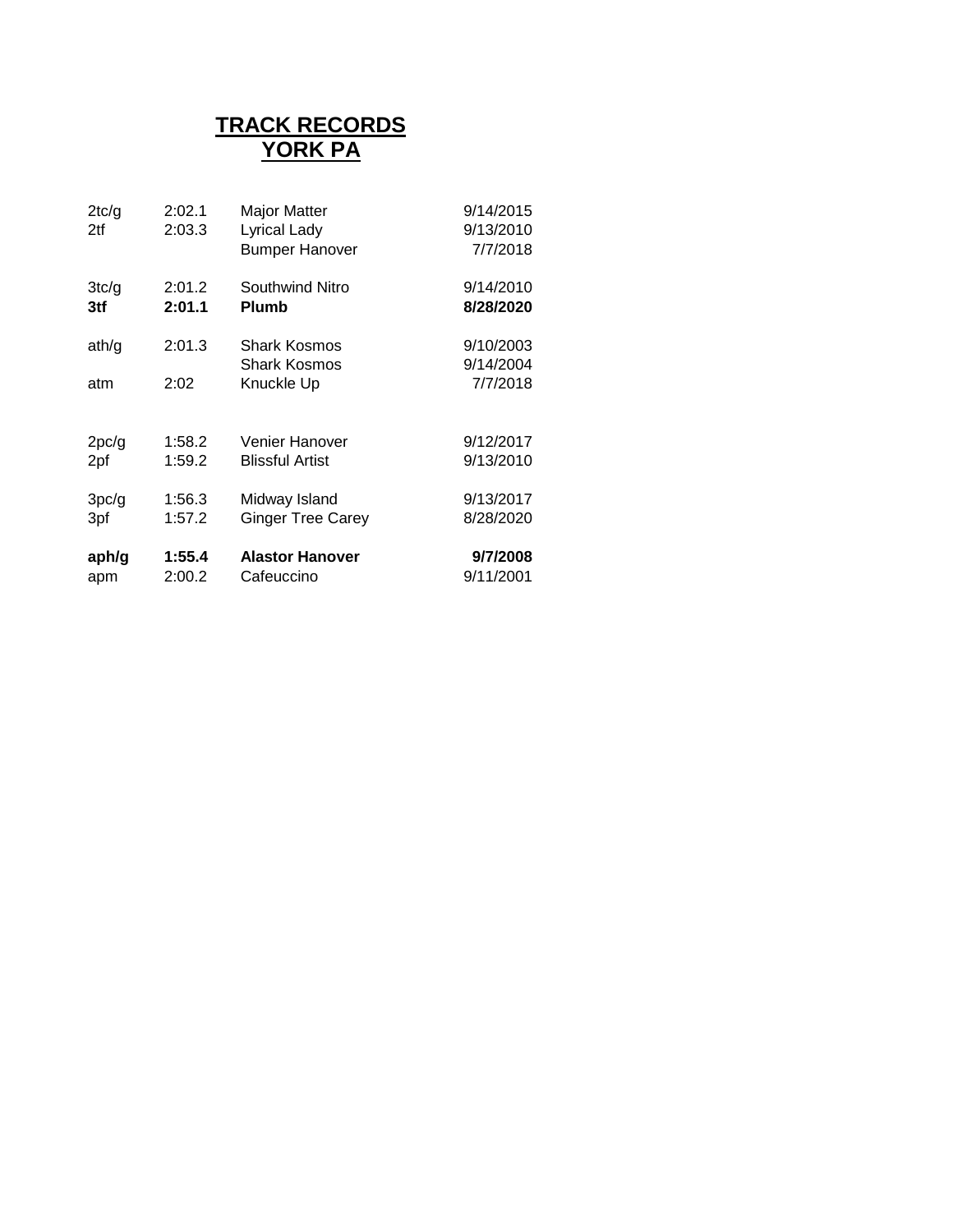### **PORT ROYAL PA TRACK RECORDS**

| 2tc/g<br>2tf | 2:02.2<br>2:03       | Columbia County<br>Annies Wonder<br>Arizona Miss                 | 9/2/2008<br>9/2/2008<br>9/7/2010 |
|--------------|----------------------|------------------------------------------------------------------|----------------------------------|
| 3tc/g<br>3tf | 2:01<br>2:01<br>2:01 | <b>Mablesimamazed</b><br>Lindmeyourpajamas<br><b>RT Sun Poco</b> | 9/3/2008<br>9/7/2005<br>9/9/2009 |
| ath/g        | 2:02.4               | Boomer Berman                                                    | 9/5/2007                         |
| atm          | 2:02.4               | <b>KT Troublein Dixie</b>                                        | 9/5/2001                         |
| 2pc/g        | 1:57                 | <b>Evening Shadows</b>                                           | 9/7/2010                         |
| 2pf          | 2:01.1               | <b>Bell On Wheels</b>                                            | 9/2/2008                         |
| 3pc/g        | 1:57                 | Lahaye                                                           | 9/9/2009                         |
| 3pf          | 1:56.4               | <b>Makerbark</b>                                                 | 9/3/2008                         |
| aph/g        | 1:58.4               | <b>High Concentrated</b>                                         | 9/3/2008                         |
| apm          | 1:59.3               | <b>DVC Uptown Girl</b>                                           | 9/7/2005                         |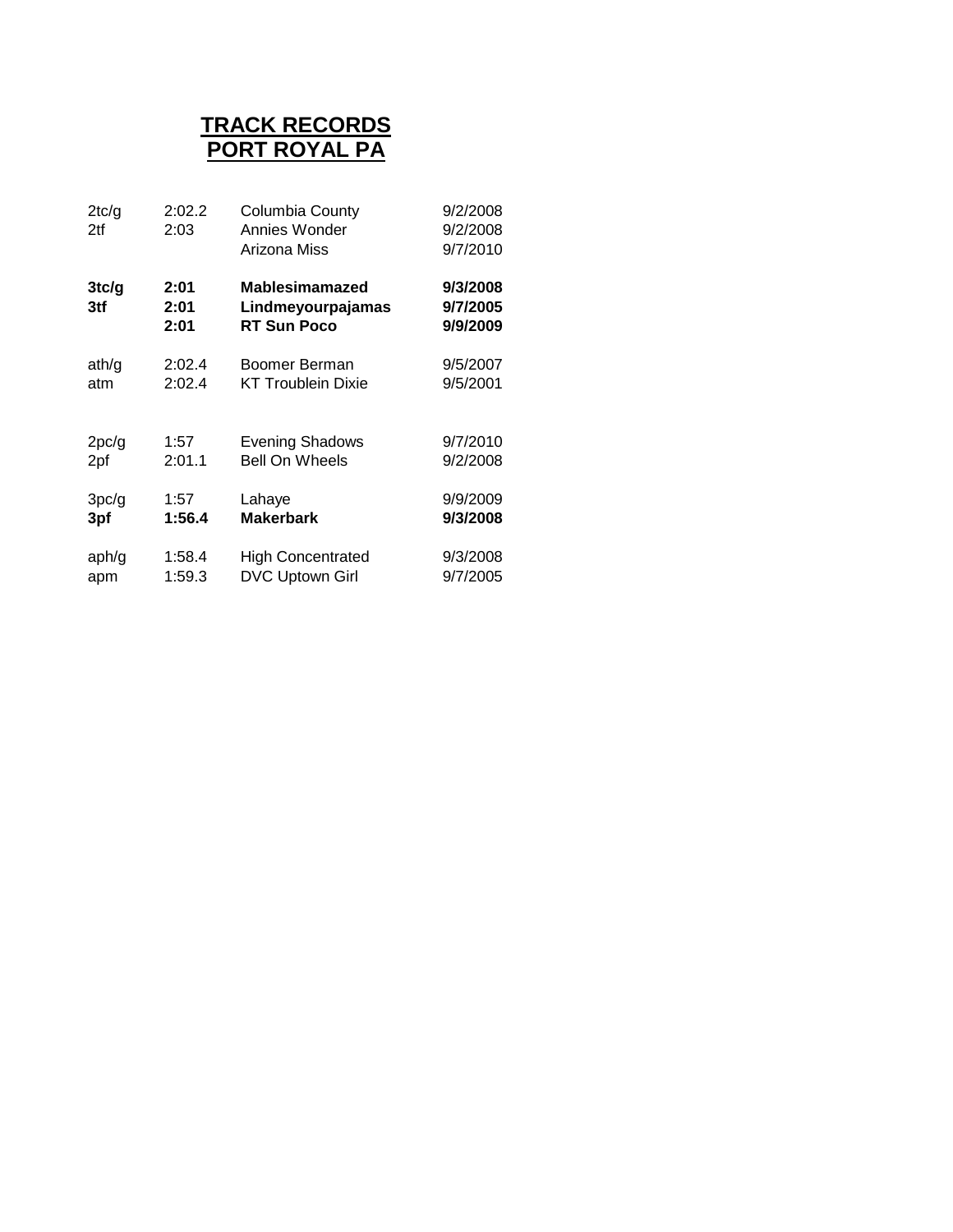### **INDIANA PA TRACK RECORDS**

| 2tc/g<br>2tf | 2:05.1<br>2:05.4 | Markup Hanover<br>Lady Broadway<br>Ridinonarainbow                    | 8/28/2012<br>8/28/2012<br>8/27/2018             |
|--------------|------------------|-----------------------------------------------------------------------|-------------------------------------------------|
| 3tc/g<br>3tf | 2:00<br>2:03.3   | <b>Keystone Badger</b><br>RT Sun Poco<br>A Little Laid Back           | 1988<br>8/31/2009<br>8/30/2016                  |
| ath/g        | 2:02.3           | <b>ABCD Goldfish</b>                                                  | 8/31/1992                                       |
| atm          | 2:03.3           | Lumber Jackie                                                         | 8/30/1993                                       |
| 2pc/g<br>2pf | 1:59.4<br>2:01.3 | Sapphire City<br>Lady Western<br>R N Artist<br><b>Blissful Artist</b> | 8/31/2010<br>9/2/1998<br>8/27/2002<br>8/31/2010 |
| 3pc/g        | 1:58.3           | <b>Straight Character</b>                                             | 8/30/2010                                       |
| 3pf          | 1:59.1           | Vorst                                                                 | 8/30/2016                                       |
| aph/g        | 2:00             | <b>Scarlett Scoot</b>                                                 | 8/30/1993                                       |
| apm          | 2:01.2           | Inheritance                                                           | 8/30/1999                                       |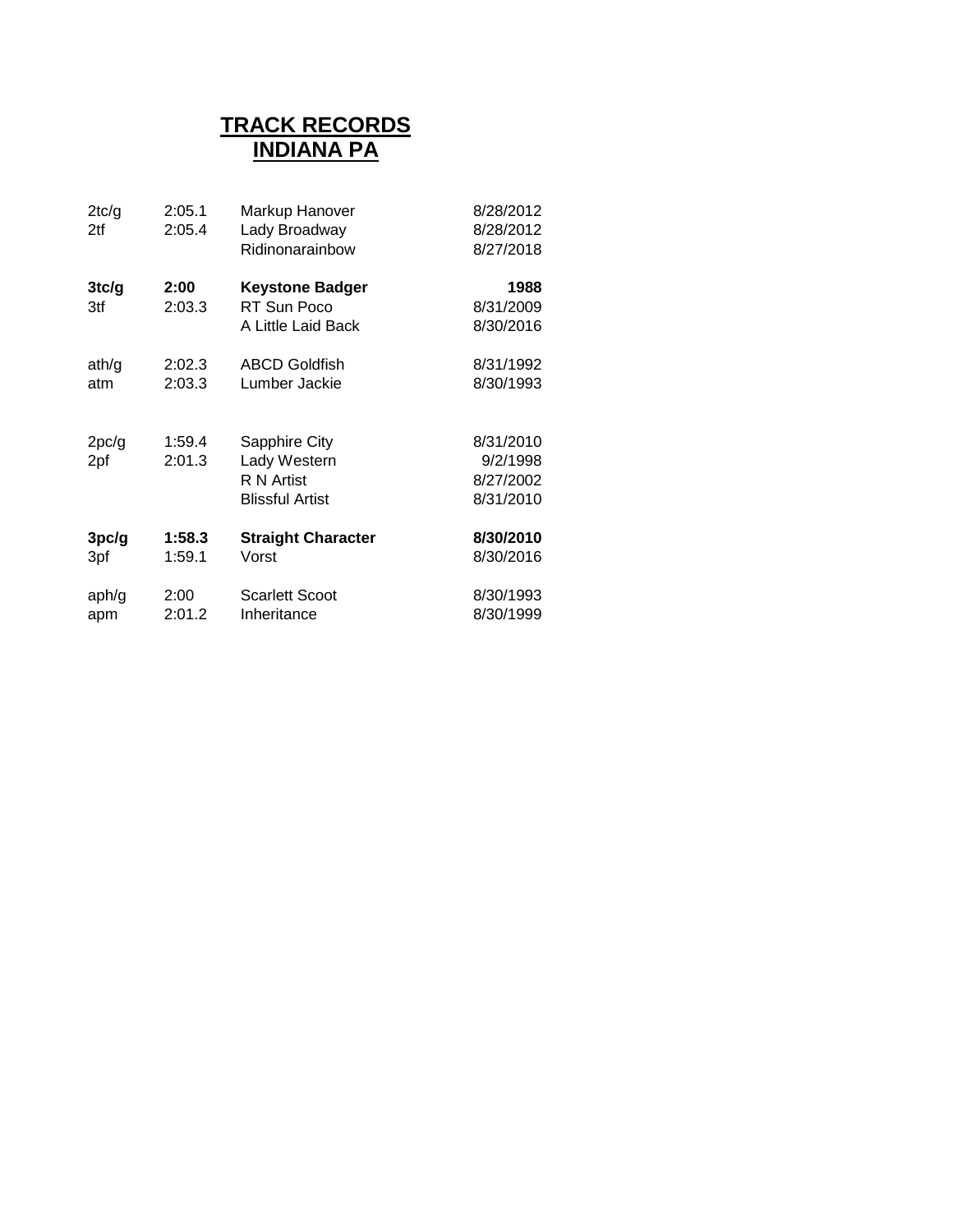### **WATTSBURG PA TRACK RECORDS**

| 2tc/g | 2:06   | Tag The Lady                                | 9/1/2009               |
|-------|--------|---------------------------------------------|------------------------|
| 2tf   | 2:05.4 | Lovebeinglucky                              | 8/30/2016              |
| 3tc/g | 2:04   | <b>Smokey Crown</b><br><b>Major Matter</b>  | 1988<br>6/12/2016      |
| 3tf   | 2:04.4 | <b>New Heaven</b><br><b>Worldly Hanover</b> | 8/30/2017<br>8/29/2018 |
| ath/g | 2:05.4 | Captain Bly                                 | 9/2/1992               |
| atm   | 2:08.3 | Annabelle Lee                               | 8/28/2007              |
| 2pc/g | 2:00.1 | <b>Venier Hanover</b>                       | 8/29/2017              |
| 2pf   | 2:03.1 | My Gal Hannah                               | 8/31/2010              |
| 3pc/g | 2:00.1 | Midway Island                               | 8/30/2017              |
| 3pf   | 2:00.3 | She'salilfireball                           | 6/15/2013              |
| aph/g | 2:04.2 | Salty Von                                   | 9/2/1992               |
| apm   | 2:03.2 | Reo Thunder                                 | 8/30/1995              |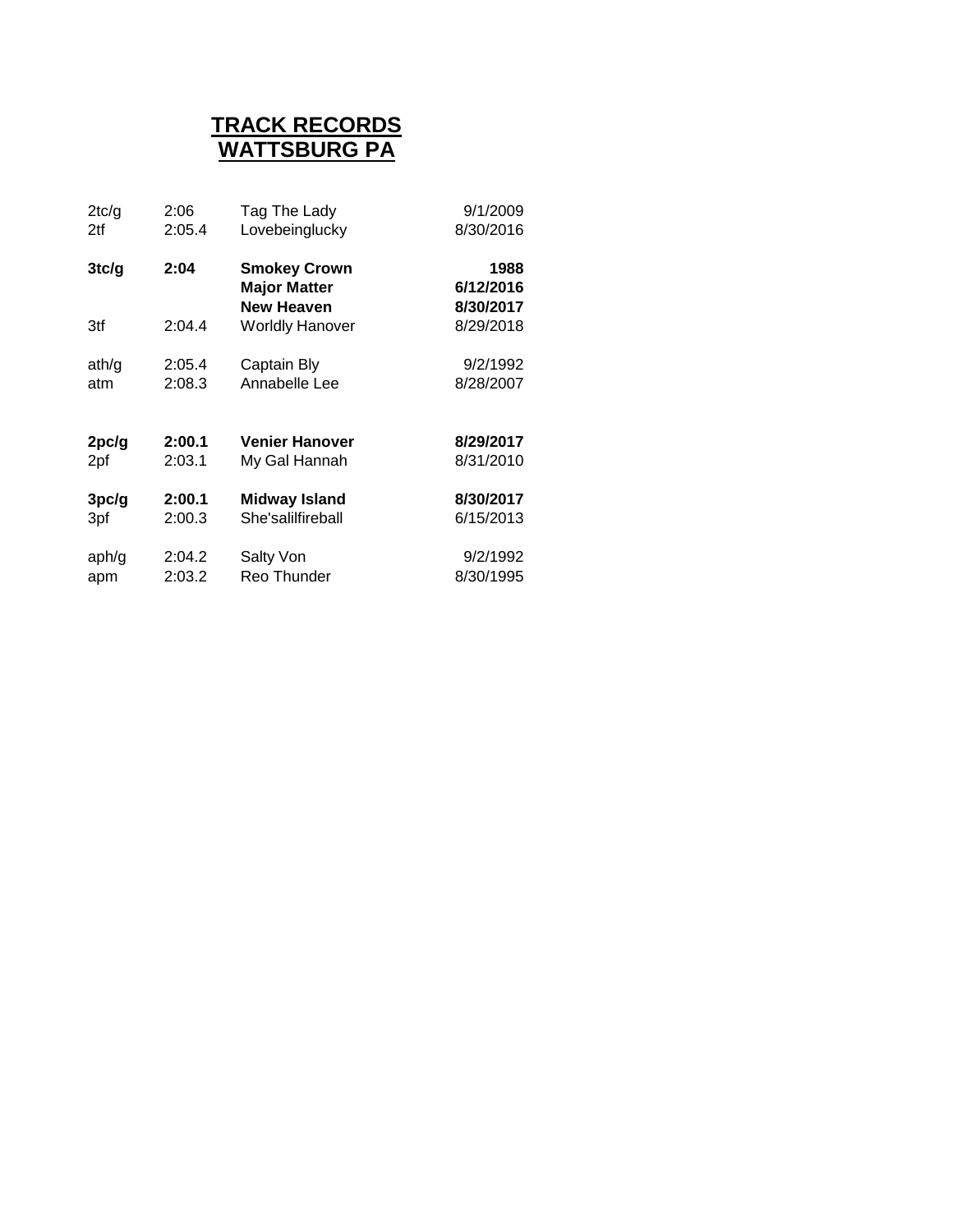#### **WASHINGTON PA TRACK RECORDS**

| 2tc/g        | 2:04.1           | Americangeneration                                                         | 8/16/2010                                        |
|--------------|------------------|----------------------------------------------------------------------------|--------------------------------------------------|
| 2tf          | 2:04.1           | Lovebeinglucky                                                             | 8/16/2016                                        |
| 3tc/g        | 2:01             | <b>KT</b> Junior                                                           | 8/17/1998                                        |
| 3tf          | 2:00.1           | <b>Monroe County</b>                                                       | 8/13/2013                                        |
| ath/g        | 2:02.3           | <b>Mysterious Speed</b>                                                    | 8/15/2005                                        |
| atm          | 2:04.3           | <b>Tilly Bomb</b>                                                          | 8/11/2008                                        |
| 2pc/g<br>2pf | 1:59.4<br>2:02.1 | Ya Gotta Go<br>Star On Broadway<br><b>Bell On Wheels</b><br>TSM Maija Star | 8/16/2010<br>8/11/1996<br>8/12/2008<br>8/13/2013 |
| 3pc/g        | 1:57.2           | <b>Straight Character</b>                                                  | 8/17/2010                                        |
| 3pf          | 1:57.3           | Talk All Day                                                               | 8/13/2008                                        |
| aph/g        | 1:59.3           | Gypsy Prince K                                                             | 8/18/1999                                        |
| apm          | 2:01.3           | <b>Big City Hanover</b>                                                    | 8/11/2008                                        |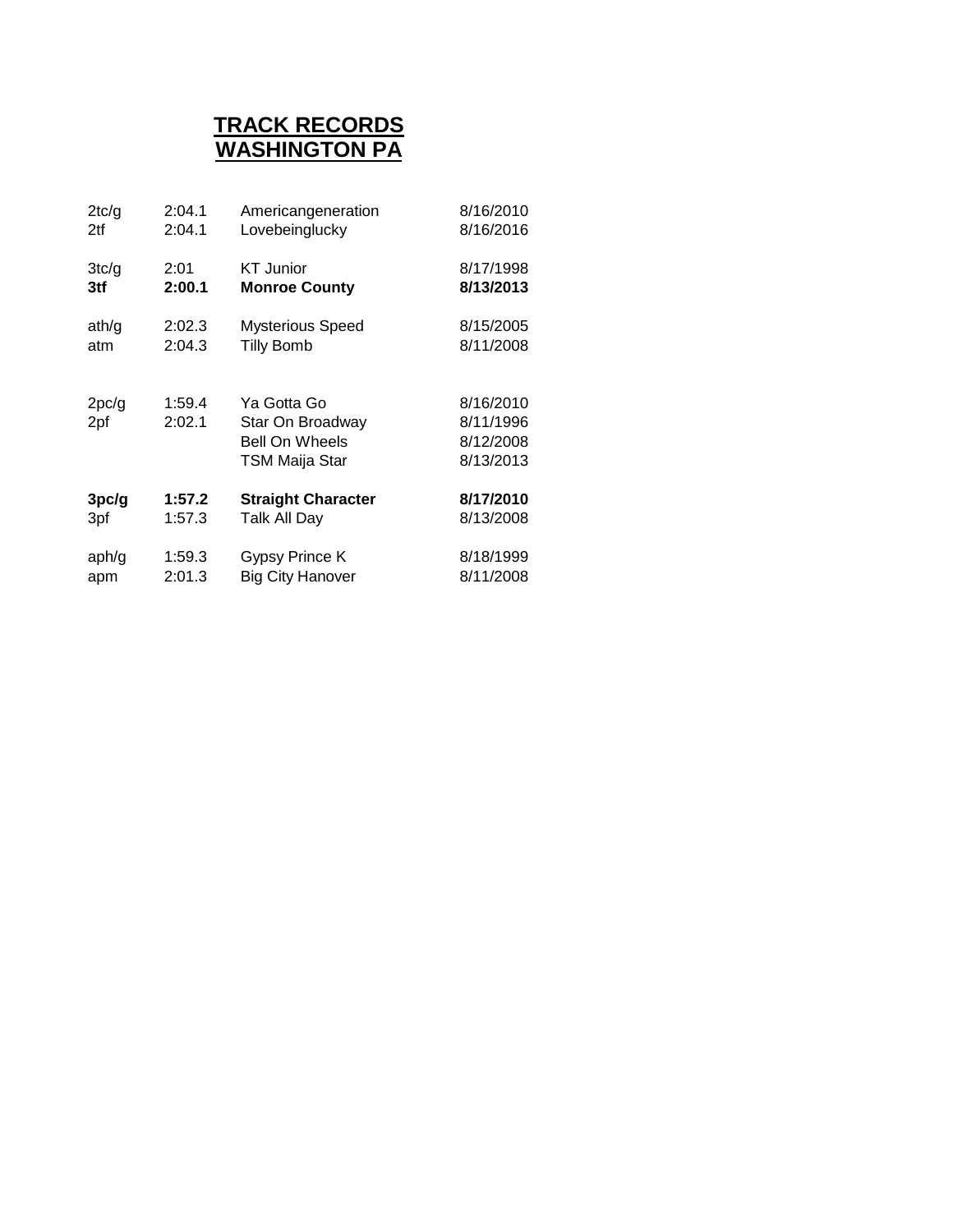## **WAYNESBURG PA TRACK RECORDS**

| 2tc/q | 2:05.1 | <b>Broadway Charm</b>     | 8/8/2013  |
|-------|--------|---------------------------|-----------|
| 2tf   | 2:05.1 | Kelpie Hanover            | 8/11/2010 |
| 3tc/g | 2:02.1 | Moore Hanover             | 1983      |
| 3tf   | 2:02.3 | Meadowbranch Karin        | 8/7/1996  |
| ath/g | 2:02   | <b>Upfront Get R Dun</b>  | 8/7/2007  |
| atm   | 2:02.3 | <b>KT Troublein Dixie</b> | 8/13/1998 |
| 2pc/g | 2:00   | J T Western               | 8/12/1998 |
| 2pf   | 2:01.2 | My Gal Phyl               | 8/7/2002  |
| 3pc/g | 1:57.4 | <b>Well AI B</b>          | 8/12/2010 |
| 3pf   | 1:59.2 | Bessie B                  | 8/11/1998 |
| aph/g | 2:00.2 | <b>Rider To The Stars</b> | 8/12/1999 |
| apm   | 1:59.1 | <b>Hip Huggers</b>        | 8/8/2002  |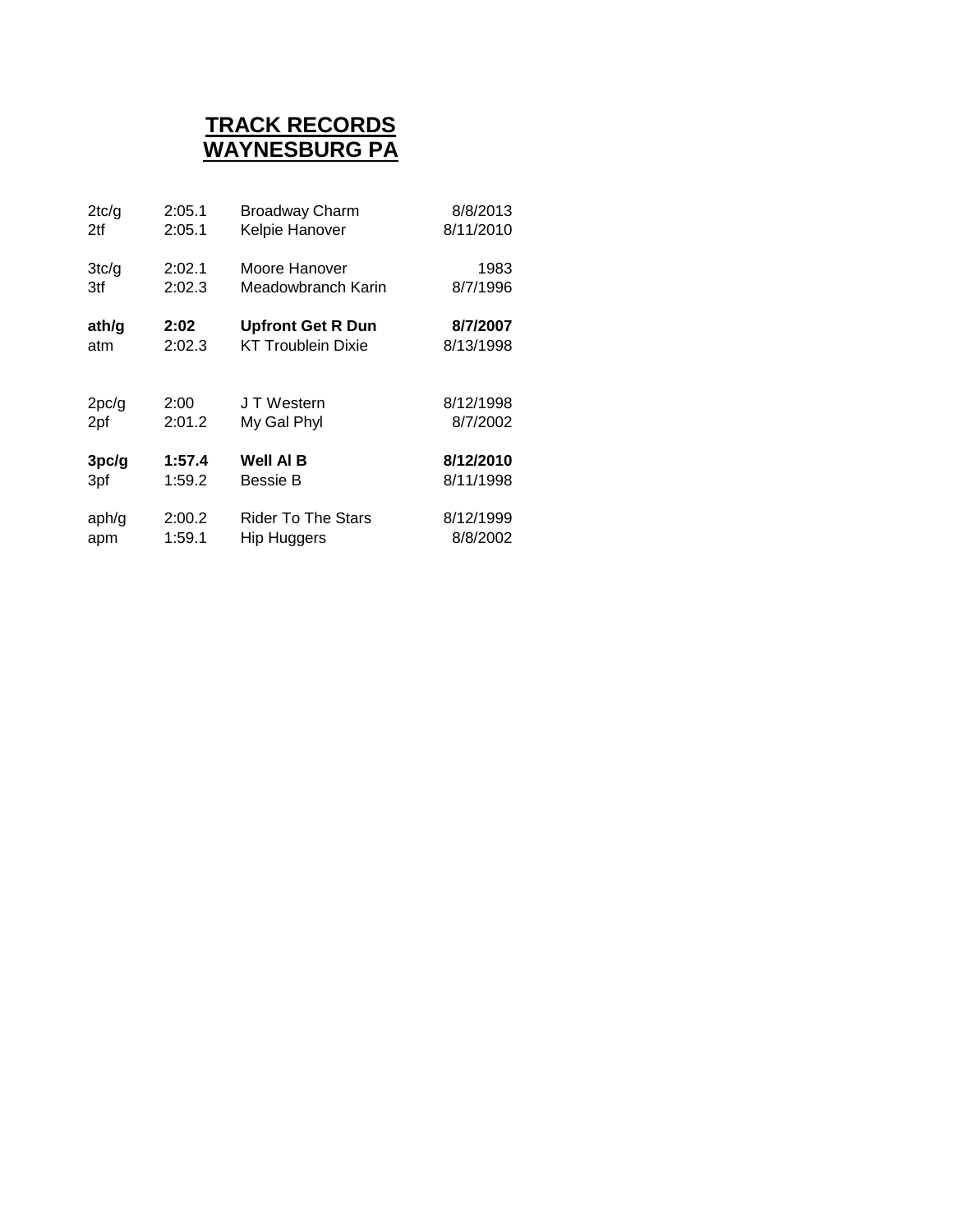# **HONESDALE PA TRACK RECORDS**

| 2tc/q | 2:04.2 | <b>Toolbox Tuesday</b> | 8/11/2006 |
|-------|--------|------------------------|-----------|
| 2tf   | 2:04.4 | R Speed Of Light       | 9/29/2020 |
| 3tc/g | 2:02.4 | Show Me The Magic      | 8/8/2018  |
| 3tf   | 2:02.4 | <b>Real Caviar</b>     | 8/10/2016 |
| ath/g | 2:02   | <b>Vivid Photo</b>     | 8/11/2010 |
| atm   | 2:04.2 | Thornbush Wilomena     | 8/11/1998 |
| 2pc/g | 2:01.1 | Seth Hanover           | 9/29/2020 |
| 2pf   | 2:01.3 | Tiamogonedancin        | 8/13/2020 |
| 3pc/g | 1:59.1 | <b>Star Of Terror</b>  | 8/7/2016  |
| 3pf   | 2:00.4 | Unbeamlieveable        | 8/7/2016  |
|       |        | Singalongwithbing      | 8/10/2016 |
| aph/g | 1:56.2 | <b>Alastor Hanover</b> | 8/11/2010 |
| apm   | 1:58.4 | Bring Me Diamonds      | 8/8/2018  |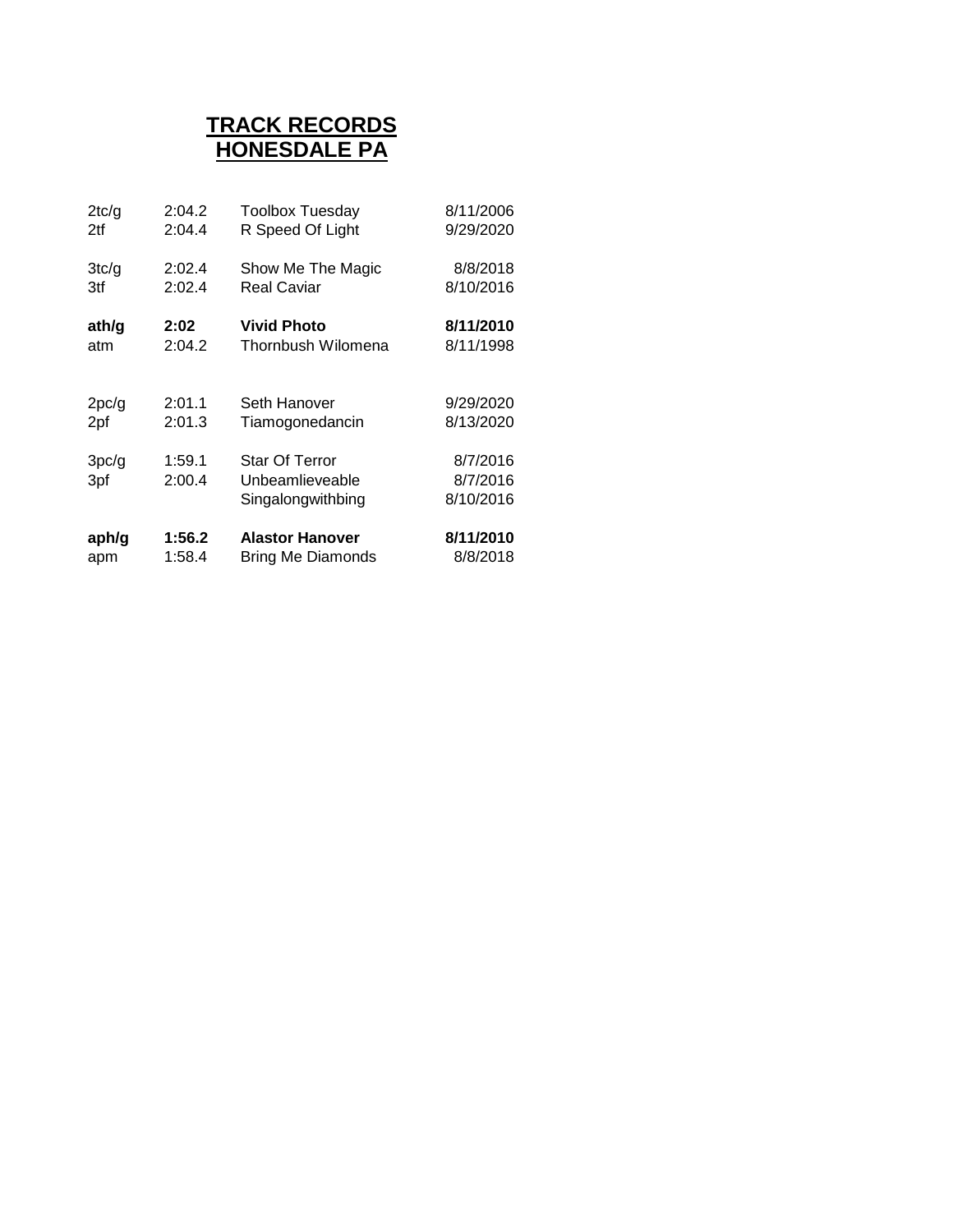# **CLEARFIELD PA TRACK RECORDS**

| 2tc/g        | 2:03         | Pine Hill Bling                                                  | 7/28/2008                                        |
|--------------|--------------|------------------------------------------------------------------|--------------------------------------------------|
| 2tf          | 2:03.3       | <b>Bumper Hanover</b>                                            | 7/29/2018                                        |
| 3tc/g        | 2:01.2       | <b>Stickler Hanover</b>                                          | 8/3/2020                                         |
| 3tf          | 2:02         | All Set Lets Go                                                  | 8/1/2017                                         |
| ath/g        | 2:03.1       | <b>Surpassing Hanover</b>                                        | 7/28/2003                                        |
| atm          | 2:02.2       | Annabelle Lee                                                    | 7/30/2007                                        |
| 2pc/g        | 1:59.4       | Venier Hanover                                                   | 7/31/2017                                        |
| 2pf          | 2:00.1       | Tiamogonedancen                                                  | 8/2/2020                                         |
| 3pc/g        | 1:59         | <b>Star Of Terror</b>                                            | 8/3/2016                                         |
| 3pf          | 1:57.3       | My Gal Phyl                                                      | 7/30/2003                                        |
| aph/g<br>apm | 2:01<br>2:02 | <b>B</b> T Express<br>Gemini Joyce<br>Reo Thunder<br>Reo Thunder | 7/28/2003<br>7/31/1995<br>7/31/1995<br>7/29/1996 |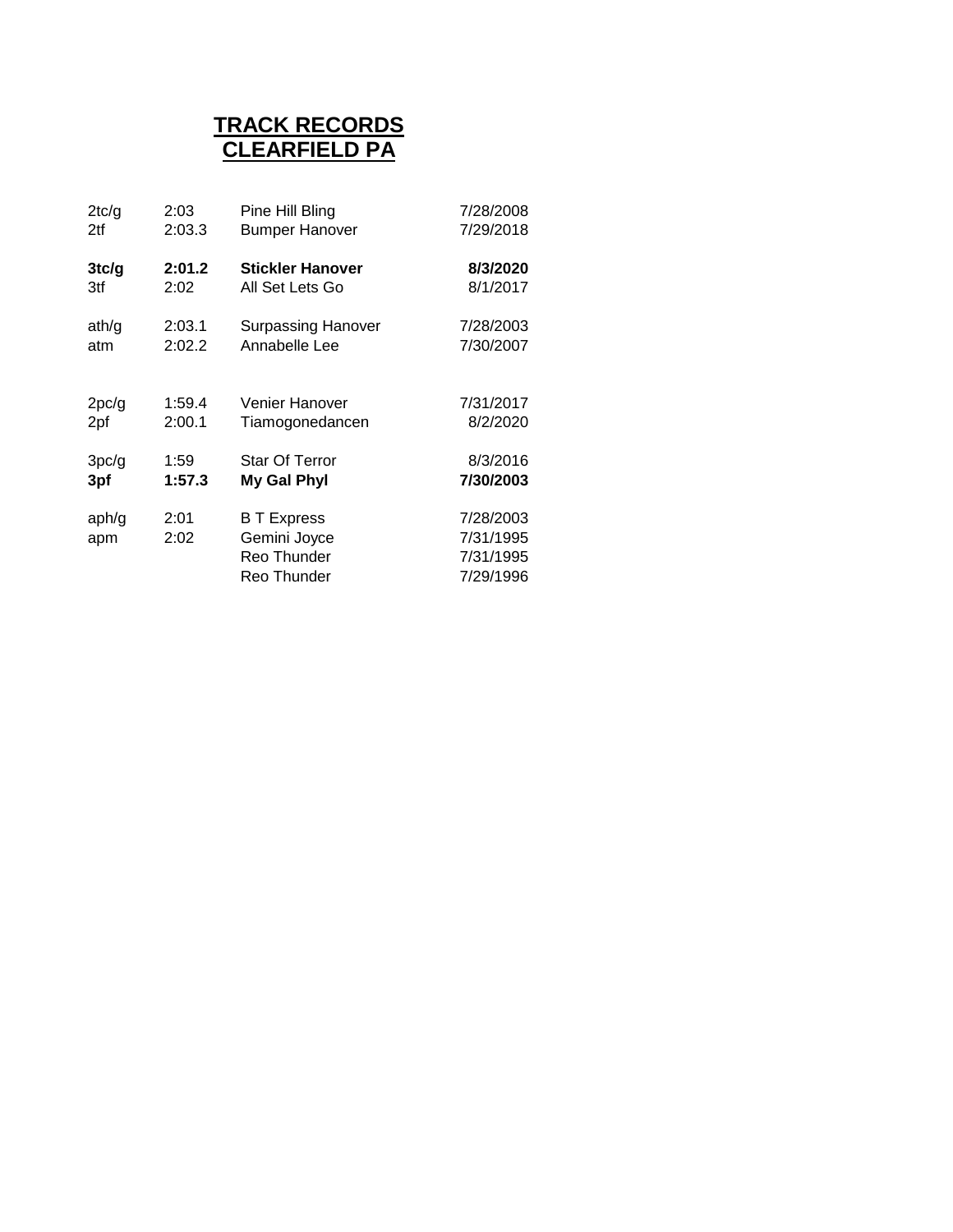## **HUGHESVILLE PA TRACK RECORDS**

| 2tc/q | 2:01.4 | <b>Light Headed</b>      | 7/19/2006 |
|-------|--------|--------------------------|-----------|
| 2tf   | 2:02.4 | Ridinonarainbow          | 7/12/2018 |
| 3tc/g | 2:01   | <b>Aloysius</b>          | 7/22/2015 |
| 3tf   | 2:01.1 | <b>Blow Back</b>         | 7/11/2018 |
| ath/g | 2:03.4 | Pine Hill Nicholas       | 7/21/1994 |
| atm   | 2:04.2 | Sanstone                 | 7/22/1993 |
|       |        | Miss Harlan              | 7/20/1995 |
| 2pc/g | 1:59.2 | Lislea Moran             | 7/17/2008 |
| 2pf   | 2:01.1 | <b>Crew Sock Hanover</b> | 7/12/2018 |
| 3pc/g | 1:57.2 | <b>Love Cut</b>          | 7/11/2018 |
| 3pf   | 1:58.4 | Marvalous Song           | 7/11/2018 |
| aph/g | 2:01   | Broadway Bonanza         | 7/16/2003 |
| apm   | 2:00.4 | Youmademeloveyou         | 7/17/1996 |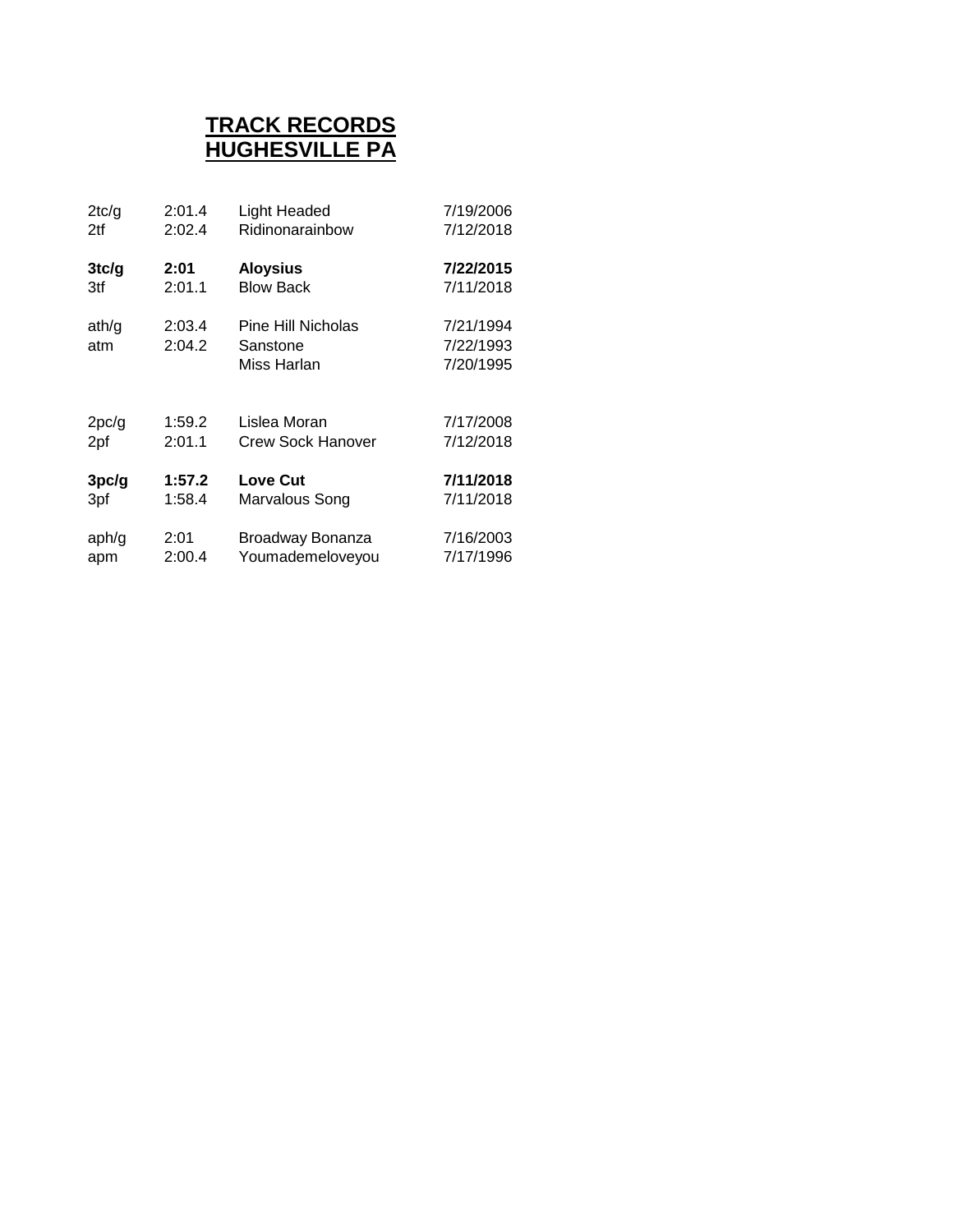### **DAYTON PA TRACK RECORDS**

| 2:04.2 | Gee Wizz George        | 7/16/2016         |
|--------|------------------------|-------------------|
| 2:03.4 | Nicole Hanover         | 8/17/2017         |
| 2:00.4 | <b>Redder Than Red</b> | 8/16/2012         |
| 2:01   | Waterview Hanover      | 7/17/2016         |
| 2:04.2 | <b>Keystone Spark</b>  | 8/18/2004         |
|        |                        | 8/15/2007         |
| 2:04   | Marcelle Lass          | 8/19/1998         |
|        |                        |                   |
| 1:58   | Venier Hanover         | 6/17/2017         |
| 2:01.1 | DVC Jaded Attitude     | 7/7/2012          |
| 1:57.2 | <b>Nome Hanover</b>    | 8/24/2020         |
| 1:58.4 | More More More         | 8/15/2019         |
| 2:01   | Whelan Matt            | 8/13/2003         |
| 2:00.4 | Inheritance            | 8/18/1999         |
|        |                        | Upfront Get R Dun |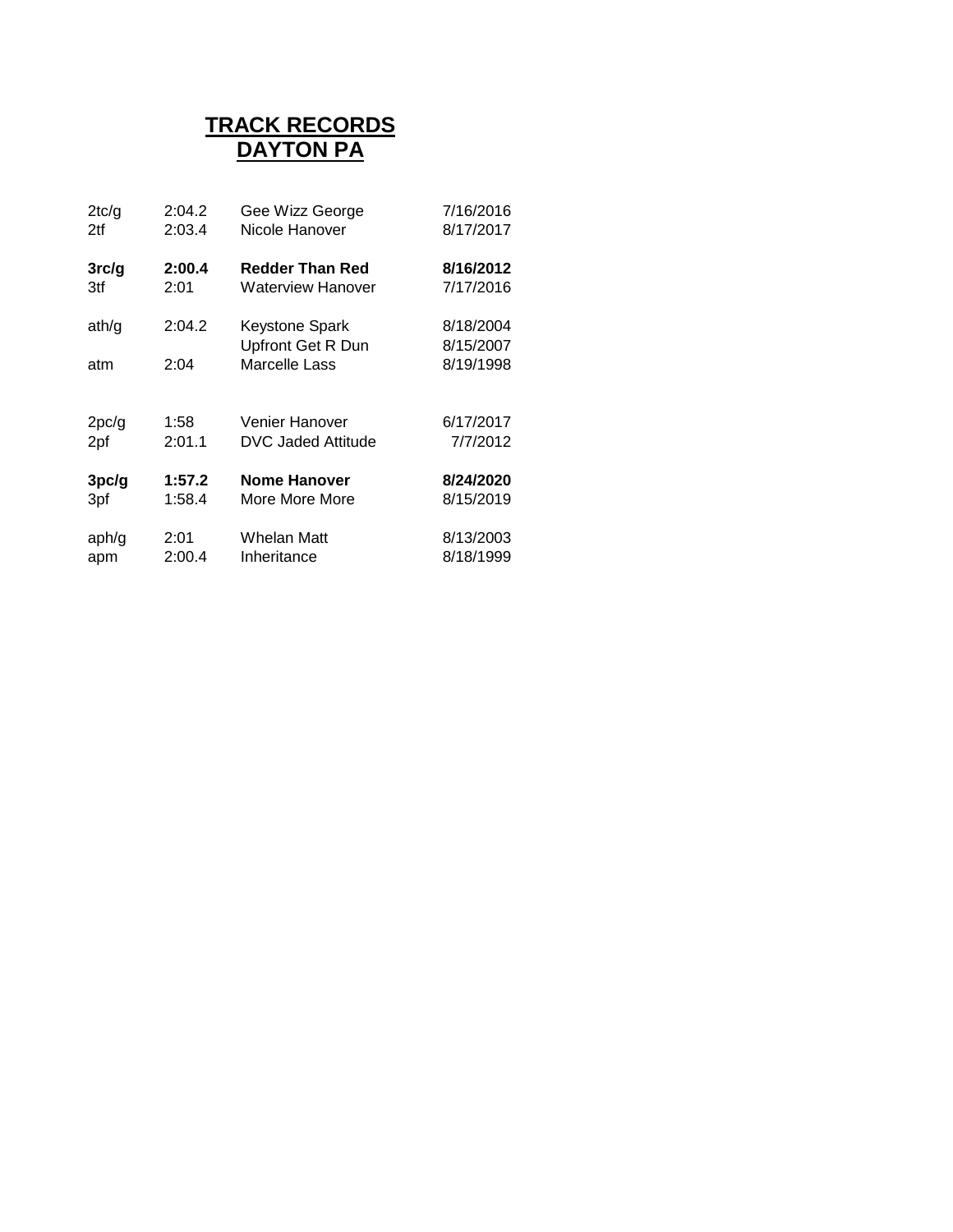#### **TRACK RECORDS GRATZ PA**

| 2tc/g | 2:00.4 | Pine Hill Bling<br><b>KT Dixie Player</b> | 9/14/2008<br>9/14/2008 |
|-------|--------|-------------------------------------------|------------------------|
| 2tf   | 2:00.3 | Nicole Hanover                            | 9/17/2017              |
| 3tc/g | 1:58.4 | S J Better Days<br>Manhattanup No Ice     | 7/10/2011<br>9/20/2020 |
| 3tf   | 2:00   | Heirodynamic                              | 9/17/2007              |
|       |        | Petiti                                    | 9/15/2008              |
| ath/g | 1:58.2 | <b>Shark Kosmos</b>                       | 9/17/2003              |
| atm   | 2:04.1 | Smokie's Rachel                           | 9/20/1994              |
| 2pc/g | 1:56.4 | Aflame Hanover                            | 9/16/2018              |
| 2pf   | 1:58.3 | Dream Dancing                             | 9/15/2019              |
| 3pc/g | 1:55.1 | Lahaye                                    | 7/12/2009              |
| 3pf   | 1:55.4 | Keystone Wanda                            | 9/16/2013              |
| apc/g | 1:58.3 | J T Arturo                                | 9/18/2003              |
| apm   | 1:56.2 | <b>Big City Hanover</b>                   | 9/15/2008              |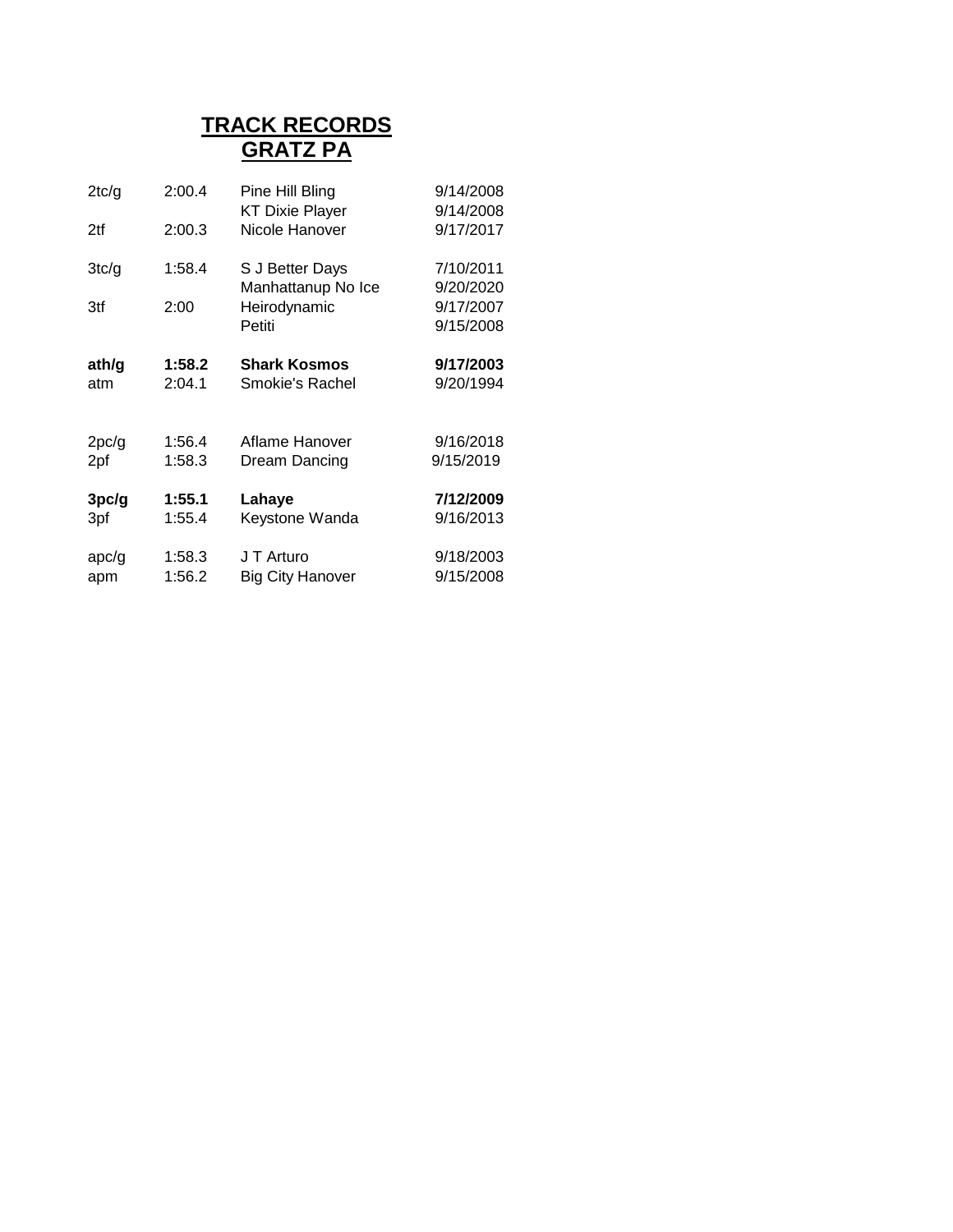# **BUTLER PA TRACK RECORDS**

| 2tc/g | 2:05.3 | <b>Toolbox Tuesday</b>   | 6/30/2016 |
|-------|--------|--------------------------|-----------|
| 2tf   | 2:05.4 | Love Being Lucky         | 6/30/2016 |
| 3tc/g | 2:01.1 | <b>Killer Instinct</b>   | 6/30/2021 |
| 3tf   | 2:01.1 | Who Made Who             | 6/30/2021 |
| ath/g | 2:04   | Boomer Berman            | 7/1/2006  |
| atm   | 2:04.2 | <b>Crossing Over</b>     | 6/28/2003 |
|       |        |                          |           |
| 2pc/g | 2:00.4 | Venier Hanover           | 6/29/2017 |
| 2pf   | 2:00.4 | Dream Dancing            | 6/27/2019 |
| 3pc/g | 2:00.2 | <b>Star Of Terror</b>    | 7/1/2016  |
|       |        | Cirrus De Vie            | 6/29/2018 |
| 3pf   | 2:00.1 | <b>Crew Sock Hanover</b> | 6/29/2019 |
|       |        |                          |           |
| aph/g | 2:00.2 | Audie K                  | 7/1/1992  |
| apm   | 2:03.3 | Italian Ice HR           | 7/7/1999  |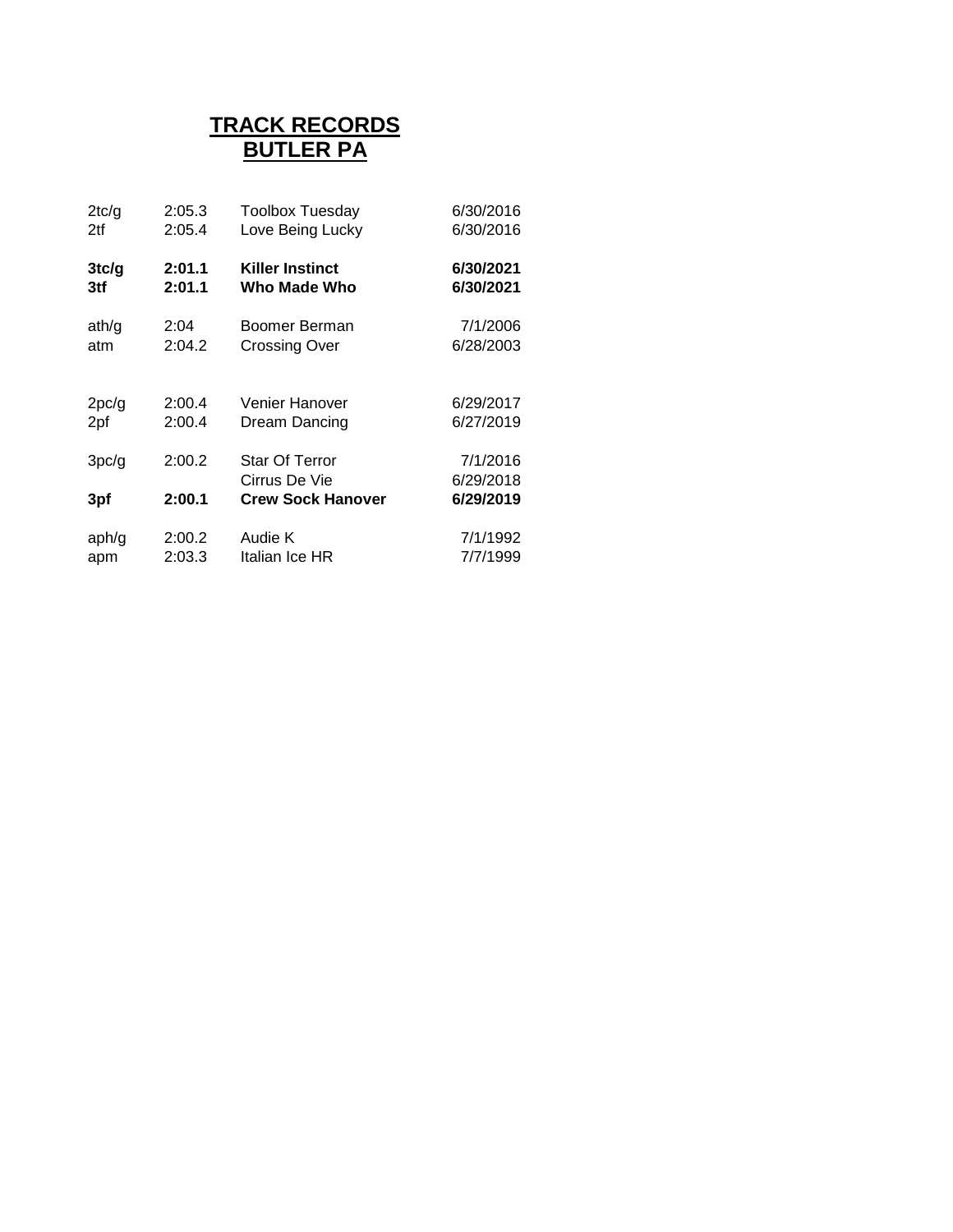### **TRACK RECORDS SILVER SPRINGS RANCH PA**

| 2tc/q        | 2:04.1 | Cool Down Hanover        | 7/18/2019 |
|--------------|--------|--------------------------|-----------|
| 2tf          | 2:03.1 | <b>Divainthereddress</b> | 7/16/2020 |
| 3tc/g        | 1:58.3 | <b>Top Me Off</b>        | 7/2/2021  |
| 3tf          | 2:01   | Touch Of Dough           | 7/19/2019 |
| ath/q<br>atm |        |                          |           |
| 2pc/g        | 1:59.2 | <b>Halliwell Hanover</b> | 7/18/2019 |
| 2pf          | 2:02.2 | Search Light             | 7/18/2019 |
| 3pc/g        | 1:57.4 | Full Send                | 7/17/2020 |
| 3pf          | 1:56.4 | <b>Tonianne</b>          | 7/2/2021  |

aph/g apm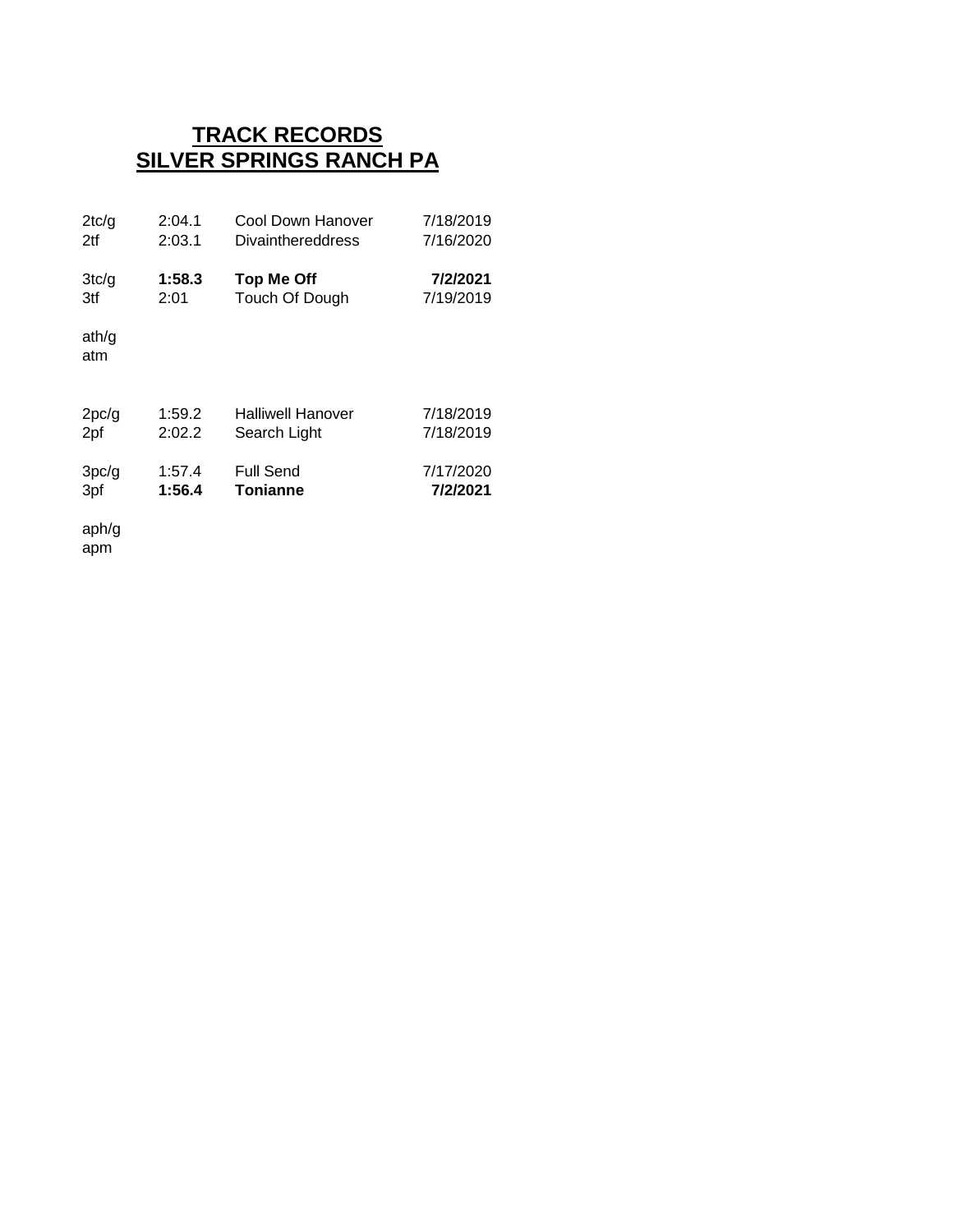# **TRACK RECORDS SOMERSET PA**

| 2tc/g        | 2:05   | D'handyman               | 8/20/2020 |
|--------------|--------|--------------------------|-----------|
| 2tf          | 2:08.2 | <b>Explosive Flowers</b> | 8/20/2020 |
| 3tc/q        | 2:00.4 | No Name Yankee           | 8/21/2020 |
| 3tf          | 1:58.2 | <b>Plumb</b>             | 8/21/2020 |
| ath/g<br>atm |        |                          |           |
| 2pc/g        | 1:58.2 | Rowdy Ryder              | 8/20/2020 |
| 2pf          | 2:01.2 | Tiamogonedancen          | 8/20/2020 |
| 3pc/g        | 1:56.2 | <b>Needham Hanover</b>   | 8/21/2020 |
| 3pf          | 1:57.2 | Dracula                  | 8/21/2020 |

aph/g apm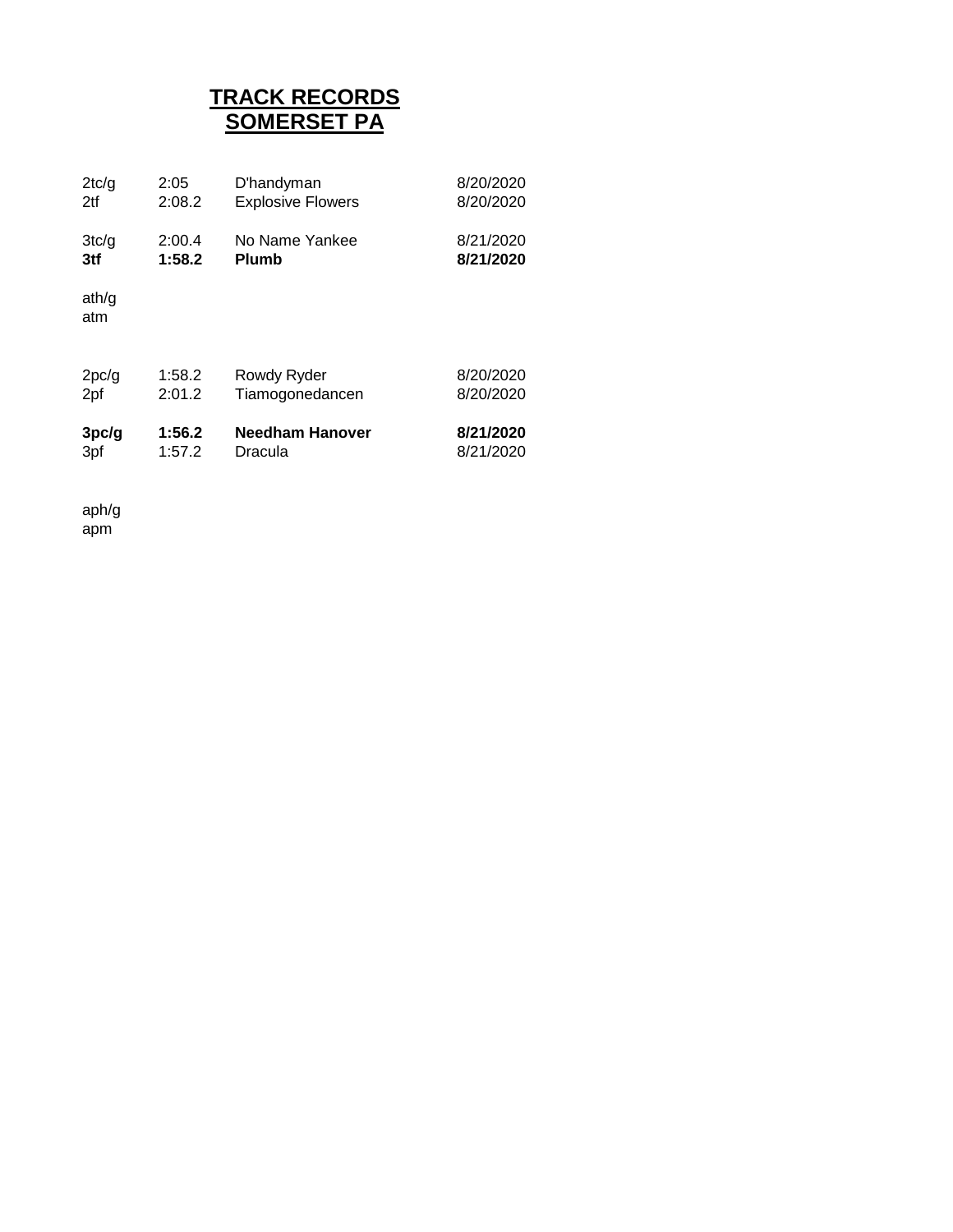#### **TRACK RECORDS AMULET FARM PA**

| 2tc/g<br>2tf          | 2:03<br>2:05.1   | Redder Than Red<br>Desired Outcome                                                 | 9/10/2011<br>9/10/2011                          |
|-----------------------|------------------|------------------------------------------------------------------------------------|-------------------------------------------------|
| 3tc/g<br>3tf<br>ath/g | 2:03.4<br>2:03.1 | Brannan Hanover<br>Cadence Hall<br><b>Lyrical Lady</b><br><b>SBM Georgian Star</b> | 9/8/2007<br>9/10/2011<br>9/10/2011<br>9/10/2011 |
| atm                   |                  |                                                                                    |                                                 |
| 2pc/g                 | 2:00.4           | Drive All Night<br>Half Moon Bay                                                   | 9/8/2007<br>9/12/2009                           |
| 2pf                   | 2:01.2           | Scott's Terror                                                                     | 9/10/2011                                       |
| 3pc/g<br>3pf          | 1:59.2<br>1:59.3 | <b>Stripe 'N Star</b><br><b>DVC Hopnattitude</b>                                   | 9/10/2011<br>9/10/2011                          |

aph/g

apm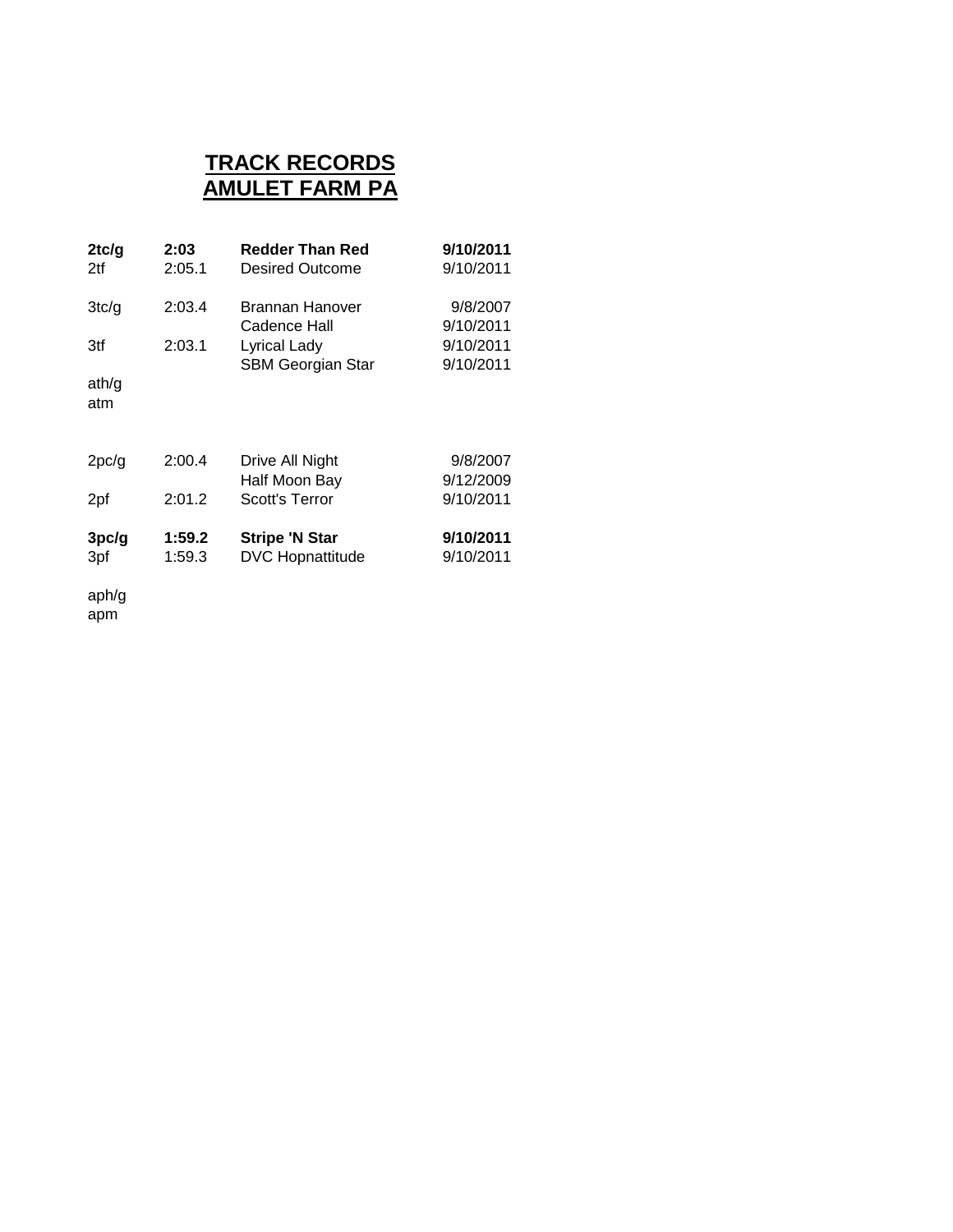### **TRACK RECORDS MEADVILLE PA**

| 2tc/g<br>2tf | 2:05.2<br>[*Q2:05.1<br>2:04.1 | Benezia<br>Penn Monie Mosie<br>A Little Laid Back                         | 8/18/2019<br>8/24/2006*]<br>8/24/2015            |
|--------------|-------------------------------|---------------------------------------------------------------------------|--------------------------------------------------|
| 3tc/g        | 2:01                          | <b>Classicality</b>                                                       | 8/21/2013                                        |
| 3tf          | 2:02.3                        | Monroe County                                                             | 6/29/2013                                        |
| ath/g        | 2:03                          | Wild Ride                                                                 | 8/19/2014                                        |
| atm          | 2:03                          | Rosebud Sioux                                                             | 8/22/2006                                        |
| 2pc/g<br>2pf | 1:58.3<br>2:03.1              | Venier Hanover<br>My Gal Phyl<br>Ellen Hanover<br><b>Southern Sweetie</b> | 8/23/2017<br>8/20/2002<br>8/24/2004<br>8/20/2013 |
| 3pc/g<br>3pf | 1:58<br>2:00.4                | <b>Midway Island</b><br>Unbeamlieveable<br>Canera Lady                    | 8/23/2017<br>8/23/2016<br>8/24/2017              |
| aph/g        | 1:59.2                        | Ruffle Up                                                                 | 8/22/2016                                        |
| apm          | 2:00.4                        | Real Espresso                                                             | 8/23/2010                                        |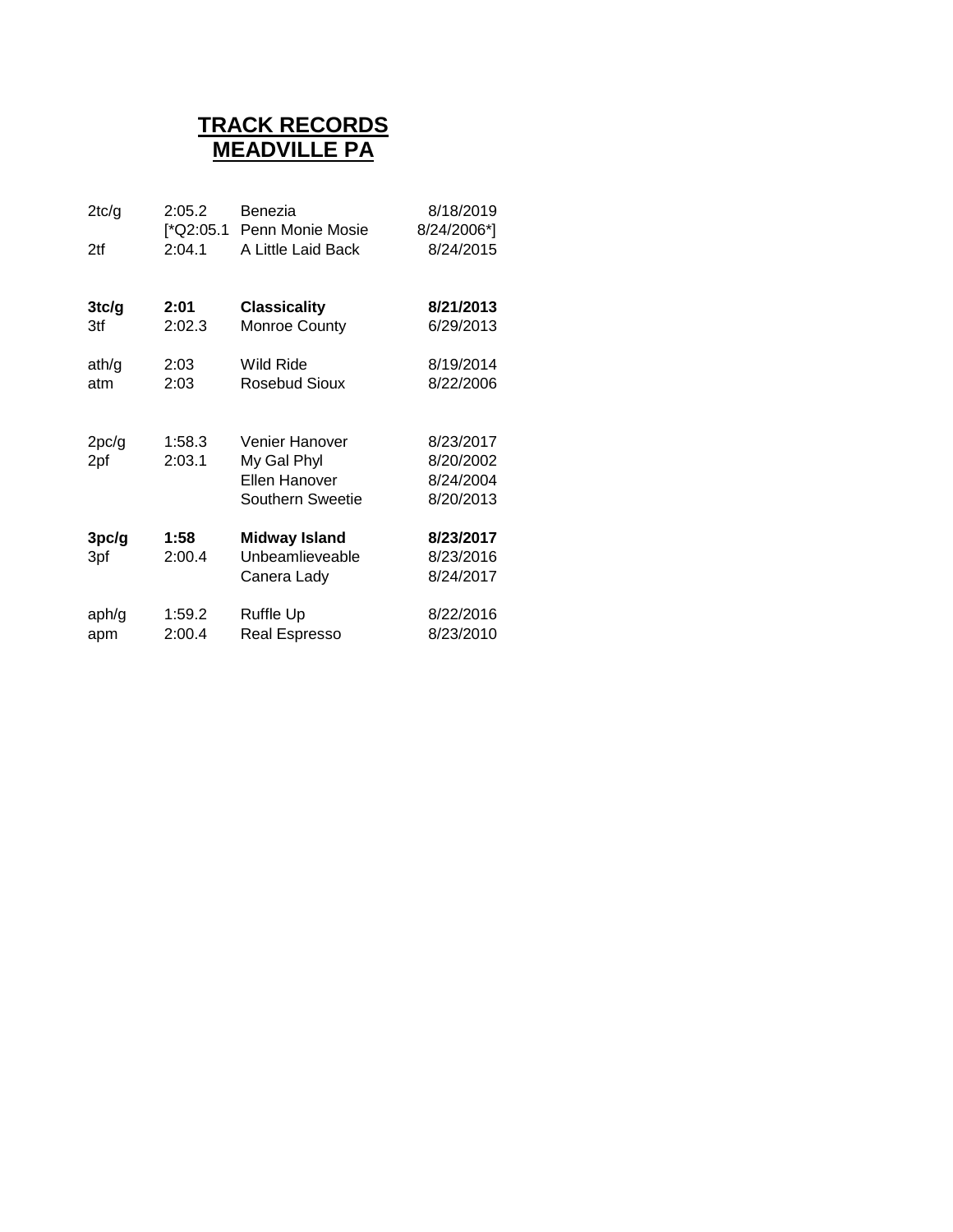# **TRACK RECORDS BEDFORD PA**

| 2tc/g        | 2:01.3           | <b>Super Fellow</b>                                                    | 8/6/1990                           |
|--------------|------------------|------------------------------------------------------------------------|------------------------------------|
| 2tf          | 2:02.1           | <b>Toolbox Tuesday</b><br>Mooksie                                      | 7/26/2016<br>7/21/2014             |
| 3tc/g<br>3tf | 2:00.2<br>2:01.1 | <b>OMG Hanover</b><br>A Litte Laid Back                                | 7/25/2016<br>7/25/2016             |
| ath/g<br>atm | 2:02<br>2:03.4   | Speedy Investor<br>Red Oak's Dream                                     | 8/7/1990<br>8/7/1990               |
| 2pc/g        | 1:57             | Gordo<br><b>Artists Ruffles</b>                                        | 7/21/2014<br>7/26/2016             |
| 2pf          | 2:00             | Keystone I Win                                                         | 7/21/2014                          |
| 3pc/g<br>3pf | 1:57.2<br>1:58.1 | <b>Dragon Strikes</b><br><b>Keystone Luscious</b><br>Keystone Illianna | 7/25/2016<br>8/6/1990<br>7/25/2016 |
| aph/g<br>apm | 1:56.3<br>2:03.3 | <b>Keystone Famous</b><br>Patsy's Pleasure                             | 1986<br>8/7/1990                   |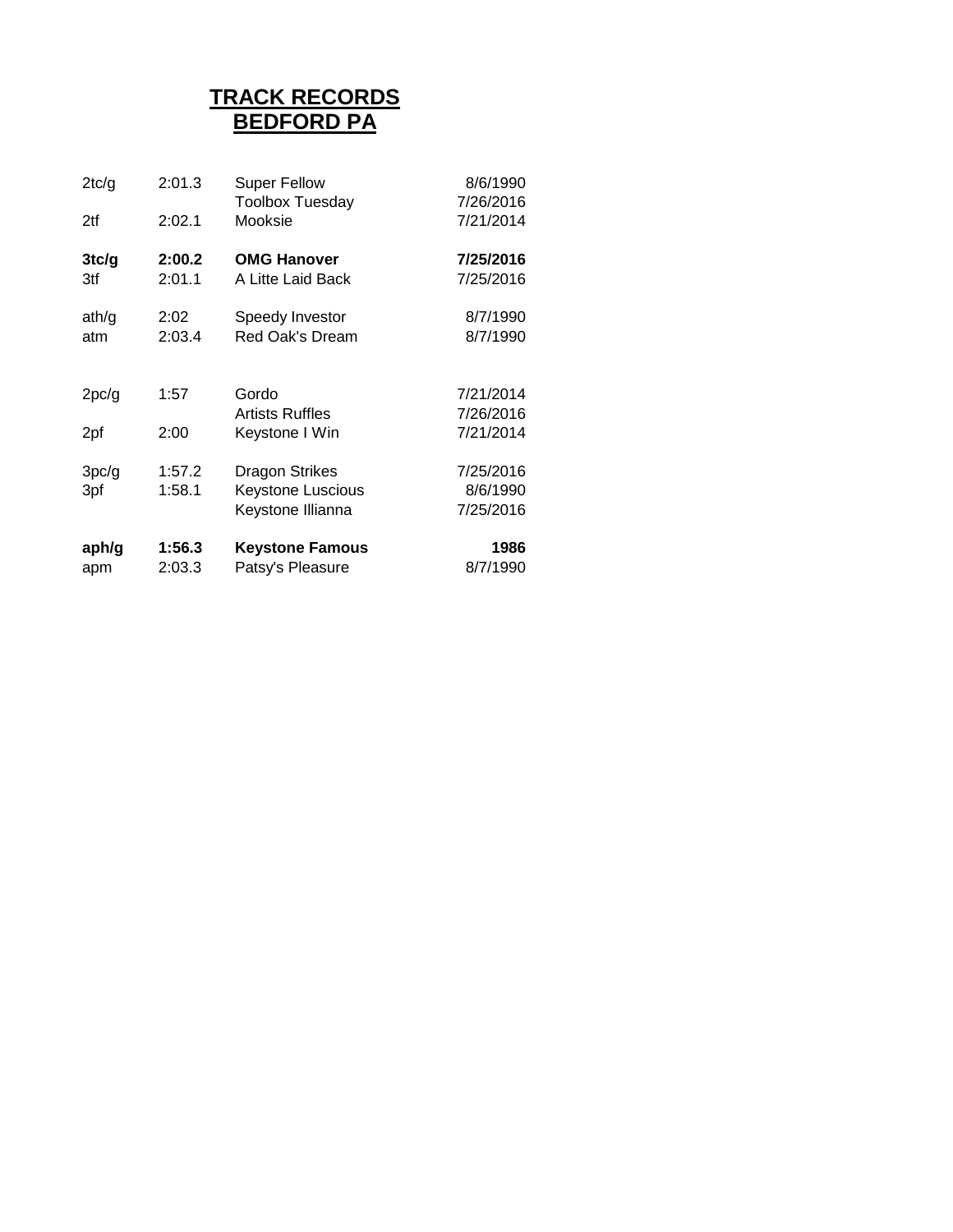### **ALL-TIME DIVISIONAL TRACK RECORDS PENNSYLVANIA COUNTY FAIRS**

| 2tc/g | 1:59.4 | Top Me Off                | 9/25/2020 Blom  |
|-------|--------|---------------------------|-----------------|
| 2tf   | 2:00.3 | Nicole Hanover            | 9/17/2017 Grtz  |
| 3tc/g | 1:58.1 | <b>Manhattanup No Ice</b> | 9/26/2020 Blom  |
| 3tf   | 1:58.2 | Plumb                     | 8/21/2020 Somer |
| ath/q | 1:58.2 | <b>Shark Kosmos</b>       | 9/17/2003 Grtz  |
| atm   | 2:01   | Rosebud Sioux             | 9/26/2006 Blom  |
| 2pc/g | 1:56.1 | Venier Hanover            | 9/22/2017 Blom  |
| 2pf   | 1:58   | <b>Crew Sock Hanover</b>  | 9/3/2018 Blom   |
| 3pc/g | 1:53.4 | <b>Midway Island</b>      | 9/23/2017 Blom  |
| 3pf   | 1:55.2 | R N Artist                | 9/24/2003 Blom  |
| aph/g | 1:54   | <b>Alastor Hanover</b>    | 9/26/2007 Blom  |
| apm   | 1:56.2 | <b>Big City Hanover</b>   | 9/15/2008 Grtz  |